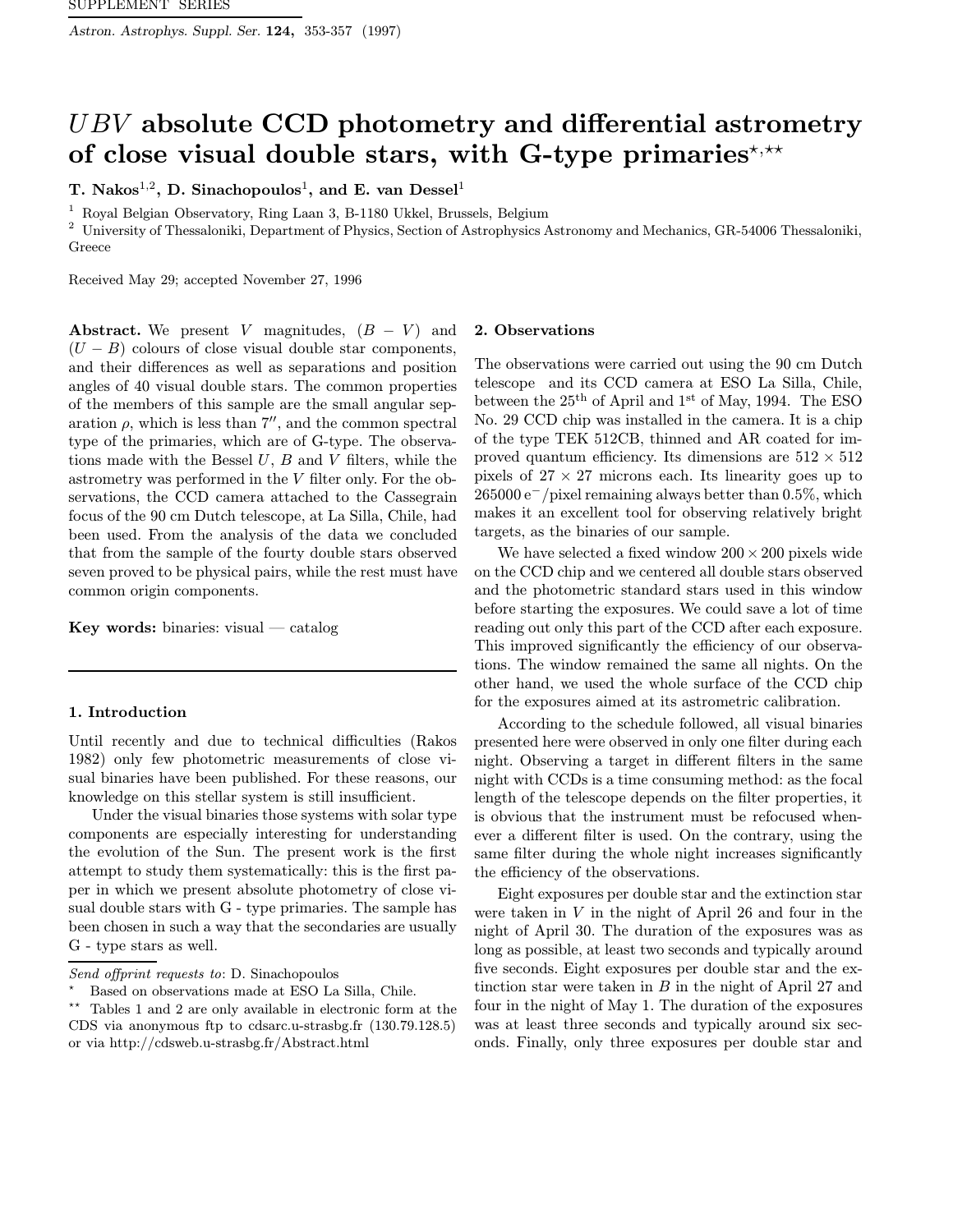the extinction star were taken in  $U$  in the night of April 28, since the duration of the exposures was between fifty and ninety seconds. The lower efficiency of the observations during the last three nights is due to the installation and tests of the new data acquisition system of the CCD camera, which is based on a new camera controller and a DEC Alpha workstation computer. We should note that at the 29th of April a lot of time was lost due to major problems of this newly installed data aquisition system of the telescope. In addition, the night was not photometric.

We preferred to use some of the stars in the central region of M 16 open cluster for the estimation of the scale of the CCD. For the calculation of the instrumental position angle of the CCD camera we used traces of stars in M 16 as well, taken on separate CCD frames.

During the first night (of April 25 to 26) 18 photometric standard stars from the E regions were observed, in all filters, for the calculation of the transformation coefficients into the UBV system. Five exposures per filter were taken.

The atmospheric conditions under which the observations were carried out were very good. During all nights seeing at the 90 cm Dutch telescope was varying from 1.2 to 1.5 arcseconds but at the NTT (new technology telescope at ESO La Silla) was usually much better, while the temperature was fluctuating from 12  $°C - 14$  °C. Furthermore, the data reduction showed that all nights used for photometric observations were indeed photometric.

By the end of the observations more than 1500 CCD frames were taken. The data reduction was performed by using the MIDAS image processing software, while in some cases, we also used DAOPHOT. It is evident that a bias offset has been subtracted and a flat-field correction has also been performed.

#### 3. Astrometric data reduction

The night of April 26 was chosen for the astrometric part of this work, due to the good seeing value at Cerro La Silla of far below one arcsecond. Good seeing produces stable star traces of high quality, which enable an accurate determination of the right ascension direction. As it has been already mentioned, the angular separation  $(\rho)$  as well as the position angle  $(\theta)$  for every binary was calculated in the V filter only on frames taken in this night.

In order to define the right ascension direction on the CCD chip, several trails of stars in M 16 open cluster were taken during this night using the V filter. Obviously, all the CCD surface was used for taking these traces. In an earlier work, Sinachopoulos (1988) presented the technique of star traces for CCD cameras. Using several star trails per frame on six different frames taken one after the other, we determined the zero point of the position angle with an accuracy of  $\sigma_{\theta} = \pm 0.005$  degrees.

In order to estimate the scale of the CCD we used several stars on images of M 16 taken in the same night of April 26 through the V filter as well. A detailed astrometric work on this cluster has been published in the paper of Tucholke et al. (1986). According to it the typical internal errors of  $\alpha$  and  $\delta$  positions are both 0. The minimum accuracy (for  $\delta = 0$ ) in the position of one star, is

$$
\sigma_{\text{pos}} = \sqrt{(\sigma_{\alpha} \cos \delta)^2 + (\sigma_{\delta})^2} \simeq \sqrt{(\sigma_{\alpha})^2 + (\sigma_{\delta})^2}
$$
  
=  $\sigma_{\delta} \sqrt{2}$ .

Since the error in the angular separation of two stars of the M 16 cluster depends on the accuracy in the position of each one of them, the standard deviation will be

$$
\sigma_{\rm dd} = \sqrt{(\sigma_{\rm pos1})^2 + (\sigma_{\rm pos2})^2} = \sqrt{2} \,\sigma_{\rm pos1} = 2 \,\sigma_{\delta}
$$
  
= 0''06.

According to the same paper, the mean error in the proper motion for the stars observed is  $1.^{\prime\prime}4/1000\,\mathrm{yrs}$  in both components. Since the difference of time between the epoch of the observations and the epoch to which the paper refers is  $\Delta t = 1994.4 - 1950 = 44.4$  years, the error in both components is

$$
\sigma_{\mu_{\delta}}=\sigma_{\mu_{\alpha\cos\delta}}=0\rlap.{''}0616
$$

and as we are interested in the angular separation of two stars, the error due to the proper motion uncertainty will be

$$
\sigma_{\rm p.m.} = 0.^{\prime\prime}1232.
$$

Moreover the error in the difference in the position of two stars does not depend on the error in the proper motion, the standard deviation in the angular separation will be

$$
\sigma_{\rho} = \sqrt{(\sigma_{\rm dd})^2 + (\sigma_{\rm p.m.})^2} = 0.^{\prime\prime} 137.
$$

We used several star pairs in M16 having angular separation around 600 pixels on the CCD chip, in order to determine the telescope scale with high accuracy. The error we derived for the scale factor in that way is

$$
\sigma_{\text{scale}} = \frac{\sigma_{\rho}}{600} \, \simeq \, 0.00022 \, \text{(''/pixel)}.
$$

By comparing the positions of the stars detected by DAOPHOT with the values presented in the paper mentioned above we calculated the scale factor of our optical system, which was  $s = 0.46249 \pm 0.00022''/\text{pixel}$  $(27 \mu/\text{pixel})$ . This agrees with the scale calculated for this telescope by van Dessel & Sinachopoulos (1993).

For the error of the angular separation  $\rho$  due to the atmospheric refraction we took  $\sigma_r(\rho) = 0$ . However, this is a rather poor assumption, since this error can be up to a few hundredths of an arcsecond for observations made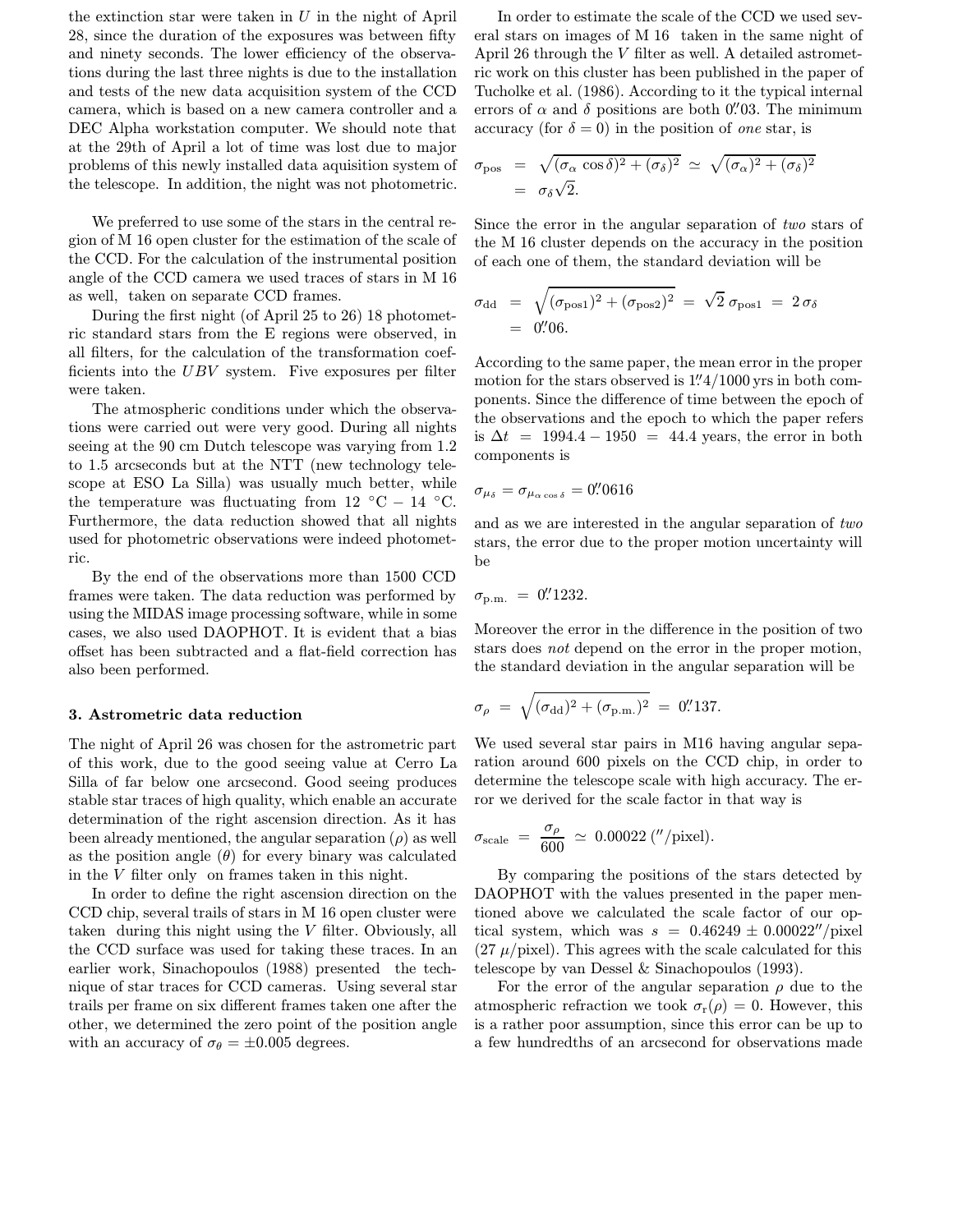at airmasses  $X \approx 2$  if the V filter is used and even higher for the B and U ones. Nevertheless,  $X \approx 2$  was never the case of our astrometric observations, as they carried out near minimum possible airmasses (usually  $X \leq 1.2$ ).

A discussion of the calculation of the final accuracy achieved in the angular separation was presented by Nakos et al. (1995) and a detailed one by Sinachopoulos & Seggewiss (1990).

Although the method of star traces was used for the determination of the right ascencion direction, the good quality of the M 16 astrometry would enable us to use it for this purpose as well. A comparison of the two methods would be very interesting.

Table 1 contains the astrometric results. The first column is an enumeration of the visual binaries. The next four columns contain the coordinates of the primaries for epoch 2000. Next column contains the Durchmusterung designation of the primaries. The next four columns contain the angular separation  $(\rho'')$ , its accuracy  $(\sigma_{\rho})$  in arcsecs and the position angle  $(\theta)$  with its accuracy  $(\sigma_{\theta})$  in degrees. The last column contains the epoch of the observations. It must be taken into account that the very small values of  $\sigma_{\rho}$  errors are due to the assumption of  $\sigma_{\rm r}(\rho) = 0$ . Realistic values of  $\sigma_{\rho}$  are probably one order of magnitude higher.

### 4. Photometric data reduction

Photometric reduction consists of three parts: (a) the reduction in the instrumental photometric system (b) the data correction for the atmospheric extinction and (c) the transformation to the standard photometric system. For every new step of the reduction new errors are introduced and therefore the final accuracy of the results will decrease inevitably.

Two two-dimensional Moffat profiles were fitted simultaneously to the double star components on each CCD frame according to the classical least square technique (Cuypers 1994).

The components' magnitude difference resulted from this on chip instrumental photometry had always an accuracy of a few millimagnitudes. On the other hand, all nights proved to be of good photometric quality as well. These two factors enabled us to get nightly instrumental magnitudes of the components of the observed double stars with an accuracy of 0.004 mags or better.

The atmospheric extinction correction was derived according to the classical formulas

$$
v_0 = v - (k'_v + k''_v(b - v)) \cdot X
$$
  
\n
$$
(b - v)_0 = (b - v) - (k'_{bv} + k''_{bv}(b - v)) \cdot X
$$
  
\n
$$
(u - b)_0 = (u - b) - (k'_{ub} + k''_{ub}(u - b)) \cdot X
$$

where the "0" index refers to the mangitude and the color indices outside the atmosphere. We should remind the  $v$  mangitude and the  $b - v$  and  $u - b$  color indices refer to the instrumental values.

For the determination of the first order extinction coefficients we used the A0 - type E408 standard star from the E regions (Graham 1982), which was observed each night, many times per night at different airmasses smaller than or equal to two. The first order extinction coefficients that we obtained are the following:

| 25/4/1994 | $k'_v = 0.1225 \pm 0.0017$  |
|-----------|-----------------------------|
| 25/4/1994 | $k'_b = 0.2305 \pm 0.0017$  |
| 25/4/1994 | $k'_u = 0.4592 \pm 0.0014$  |
| 26/4/1994 | $k'_v = 0.1172 \pm 0.0020$  |
| 27/4/1994 | $k'_b = 0.2339 \pm 0.0023$  |
| 28/4/1994 | $k'_u = 0.4526 \pm 0.0016$  |
| 30/4/1994 | $k'_v = 0.1261 \pm 0.0022$  |
| 01/5/1994 | $k'_b = 0.3431 \pm 0.0086.$ |

This list shows as well which filter was used each night for carrying out the observations.

Second-order extinction coefficients of the UBV system are fairly constant and can be calculated only twice per year for each observatory. For this reason, we used the values given by Gocherman et al. (1993) as updated by Grothues (1995).

For the transformation in the standard system, we used the average and the standard deviation values of the V extinction corrected magnitude and of the  $(b - v)$  extinction corrected colour. These were calculated from the two V and the two  $(b - v)$  extinction corrected values, which were obtained in the corresponding two pairs of two different nights of observations with the same filter. As we observed only one night in U filter, we calculated the error of the  $(u - b)$  extinction corrected colour according to the corresponding error equation.

The three standard deviation values of these extinction corrected magnitudes and colours, were around 0.01 mags.

The V magnitude and the  $B - V$  and  $U - B$  color indices, which refer to the standard system, can be obtained from the extinction corrected values v,  $(b - v)$  and  $(u - b)$ according to the following transformations:

$$
V = v + \epsilon \cdot (B - V)
$$
  
\n
$$
(B - V) = \mu \cdot (b - v)
$$
  
\n
$$
(U - B) = \psi \cdot (u - b).
$$

For the estimation of  $\epsilon, \mu$  and  $\psi$  we used improved photometric values of 18 photometric standard stars from the E regions (Grenon 1991) observed in the night of the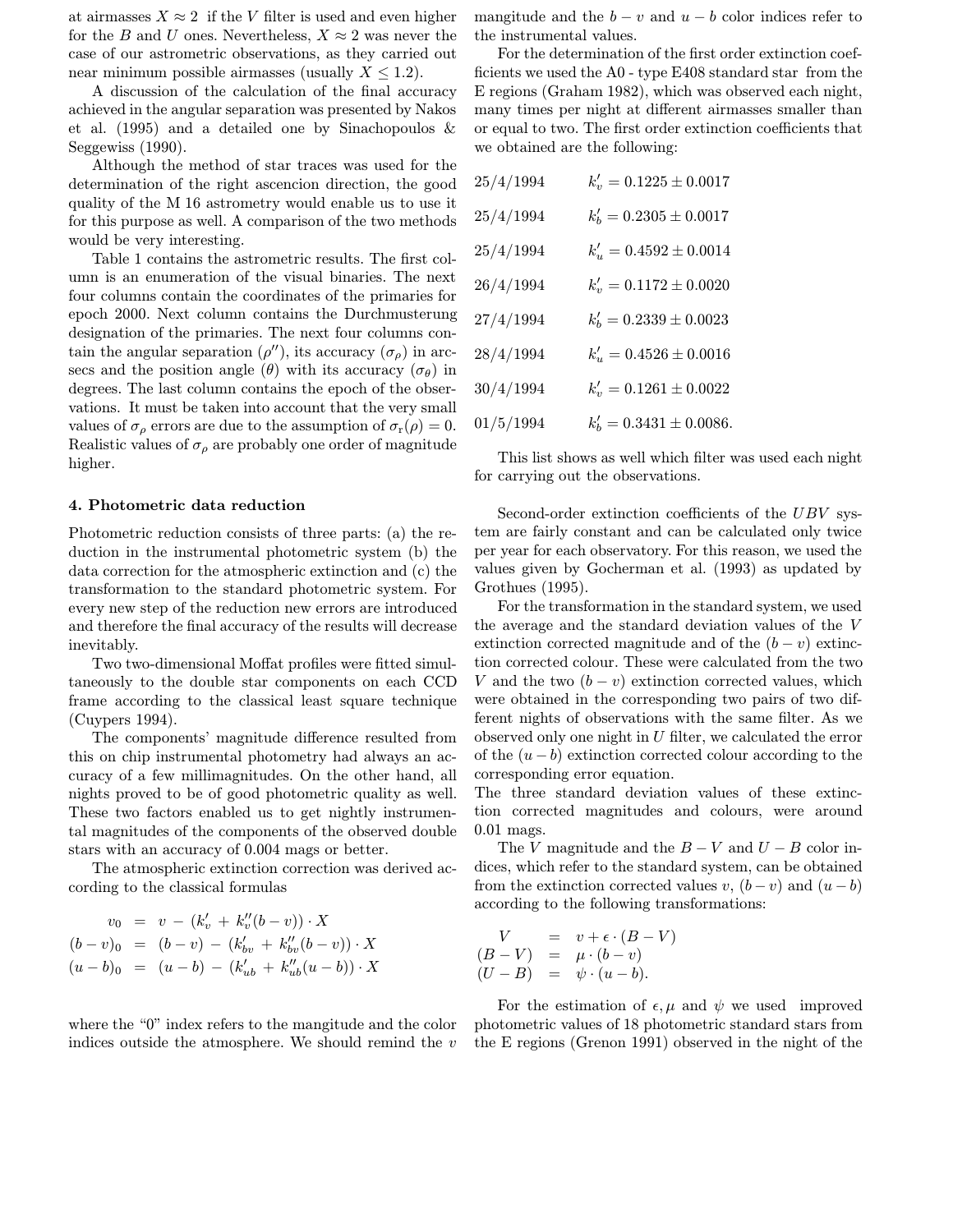25th to 26th of April. The values obtained for the transformation coefficients are the following:

$$
\epsilon = 0.033 \pm 0.003
$$

$$
\mu = 1.047 \pm 0.008
$$

 $\psi = 0.949 \pm 0.008.$ 



Fig. 1. The two colour diagram

Table 2 contains the photometric results of the reduction that was performed on 40 visual binaries. Two lines per binary are given. The first corresponds to V magnitude and colours of the primary while the second one of the secondary. As in Table 1, the first column is an enumeration of the binaries, while the second column contains the Durchmusterung designation of the primaries. The next three columns contain the V magnitude and its error  $\sigma_V$ and the  $(B-V)$  and  $(U-B)$  color indices with their errors  $\sigma_{B-V}$  and  $\sigma_{U-B}$  respectively.

The error estimations in Table 2 resulted from the standard deviation values of the extinction corrected magnitudes and colours and the uncertainties of the transformation coefficients into the standard UBV system.

## 5. Discussion

In Fig. 1 we present the two color diagram of the observed stars. The encircled-cross sign refers to the primaries, while the simple-cross refers to the secondaries.

Table 3. Photometric differences and angular separation of the components

| No               | ADS or DM        | $\rho$             | $\overline{\Delta V}$ | $\Delta(B-V)$ | $\Delta(U)$<br>$-B)$ |
|------------------|------------------|--------------------|-----------------------|---------------|----------------------|
| 1                | 4325<br>$-48$    | $\overline{5.345}$ | 0.593                 | 0.068         | 0.236                |
| $\overline{2}$   | $-03$<br>2577    | 5.509              | 1.062                 | 0.170         | 0.210                |
| 3                | $-24$<br>8146    | 2.168              | 1.010                 | 0.058         | 0.057                |
| $\overline{4}$   | $-07$<br>2793    | 4.286              | 0.445                 | 0.090         | 0.044                |
| $\overline{5}$   | $-57$<br>2434    | 2.559              | 0.038                 | 0.102         | 0.318                |
| $\boldsymbol{6}$ | 2347<br>$-01$    | 2.731              | 0.059                 | $-0.004$      | 0.033                |
| $\overline{7}$   | $-58$<br>2243    | 5.146              | 0.016                 | 0.003         | 0.031                |
| 8                | 6603<br>$-40$    | 2.009              | 0.069                 | 0.114         | 0.039                |
| $\overline{9}$   | $-40$<br>6622    | 2.296              | 0.474                 | 0.064         | 0.019                |
| 10               | $-74$<br>804     | 1.545              | 0.244                 | $-0.063$      | $-0.153$             |
| 11               | $-46$<br>7356    | 3.757              | 1.327                 | 0.071         | 0.087                |
| 12               | $-13$<br>3466    | 3.301              | 0.203                 | 0.029         | 0.030                |
| 13               | $-23$<br>10415   | 6.574              | 1.845                 | $-0.006$      | 0.029                |
| 14               | 7899<br>$-34$    | 1.627              | 0.041                 | $-0.008$      | $-0.013$             |
| 15               | $-62$<br>2853    | 2.319              | 0.278                 | 0.032         | $-0.025$             |
| 16               | $-47$<br>8078    | 3.779              | 0.056                 | 0.023         | 0.003                |
| 17               | $-57$<br>6065    | 3.153              | 0.040                 | $-0.033$      | $-0.001$             |
| 18               | $-29$<br>10446   | 2.230              | 0.121                 | 0.043         | $-0.018$             |
| 19               | $-26$<br>9458    | 2.733              | 0.269                 | 0.023         | 0.087                |
| 20               | $-27$<br>9212    | 2.902              | 0.344                 | 0.007         | $-0.028$             |
| 21               | $-79$<br>740     | 5.456              | 0.106                 | $-0.092$      | 0.078                |
| 22               | $-31$<br>10930   | 4.415              | 0.302                 | 0.261         | 0.334                |
| 23               | $+04$<br>2864    | 2.737              | 0.042                 | 0.040         | $-0.045$             |
| 24               | $-16$<br>3942    | 4.615              | 0.021                 | 0.357         | 0.569                |
| 25               | 4070<br>$-14$    | 3.487              | 0.075                 | 0.046         | 0.052                |
| 26               | $-25$<br>10904   | 4.189              | 0.139                 | 0.023         | 0.030                |
| 27               | $-31$<br>12112   | 2.031              | 0.152                 | 0.026         | 0.034                |
| 28               | $-38$<br>10617   | 2.186              | 0.037                 | 0.000         | $-0.007$             |
| 29               | 3976<br>$-04$    | 3.704              | 0.072                 | 0.045         | 0.056                |
| 30               | 12218<br>$-28$   | 2.506              | 0.185                 | 0.070         | $-0.006$             |
| 31               | $-65$<br>3193    | 1.915              | 0.470                 | $-0.533$      | 0.801                |
| 32               | $-17$<br>4630    | 3.404              | 0.195                 | 0.009         | 0.064                |
| 33               | 11189<br>$-46$   | 2.264              | 0.332                 | 0.064         | 0.059                |
| 34               | $-46$<br>11604   | 2.918              | 0.138                 | 0.003         | $-0.010$             |
| 35               | $^{-13}$<br>4639 | 2.352              | 0.294                 | 0.048         | 0.071                |
| 36               | $-52$<br>10777   | 4.626              | 0.237                 | 0.043         | 0.043                |
| 37               | 4202<br>$-04$    | 1.905              | 0.011                 | $-0.013$      | $-0.010$             |
| 38               | $-57$<br>8803    | 2.831              | 0.561                 | 0.275         | 0.628                |
| 39               | $-32$<br>15843   | 1.867              | 0.395                 | 0.074         | 0.104                |
| 40               | $-32$<br>13472   |                    | 2.349                 | $-0.648$      | $-0.687$             |

The lengths of the cross lines correspond to the accuracy of the results. The curves which are also present refer to the Keenan-Morgan spectral classification for dwarf, giant and supergiant F and G - type stars. As it can be easily seen, both components of most systems are G-type main sequence stars.

In Table 3 we present the angular separation as well as the magnitude and colour differences between the two components of each system. In eight cases (Nos. 6, 7, 13, 14, 20, 28, 32 and 34), the  $\Delta(B - V)$  color index is of the order of some millimagnitudes. Since the accuracy of the photometric results is of the order of a hundredth of